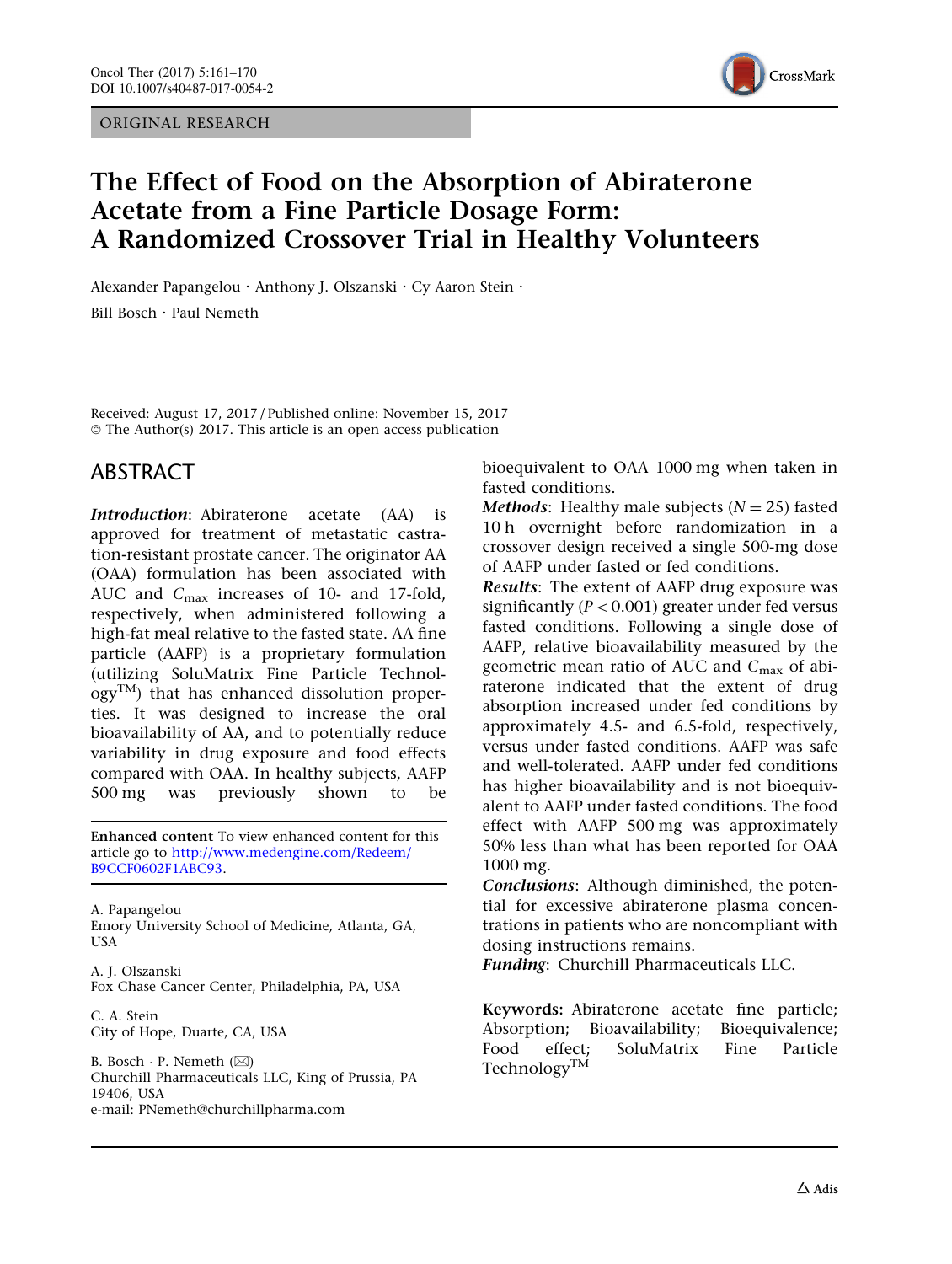## INTRODUCTION

Food has a complicated effect on the pharmacokinetic and pharmacodynamic profiles of many drugs. The extent of absorption of orally administered drugs with or without food appears to be determined by the drug's solubility and membrane permeability, among other parameters [[1\]](#page-9-0). Administration of certain drugs with food has the potential to dramatically alter drug absorption, especially after meals with a high fat content [[2](#page-9-0)]. This potential impact of food on drug absorption underlines the importance of conducting food effect studies early in the oncology drug development process under well-defined and standardized fed and fasted conditions, as reviewed by Parsad and Ratain [\[3\]](#page-9-0).

The oral bioavailability of lipophilic drugs is known to be limited by in vivo dissolution rate, which in turn is related to drug particle size [\[4,](#page-9-0) [5](#page-9-0)]. Taking lipophilic drugs with a high-fat meal is also known to increase their rate of dissolution [[6](#page-9-0)]. Abiraterone acetate (AA), an orally available, highly lipophilic drug [[7\]](#page-9-0), is approved for the treatment of metastatic castration-resistant prostate cancer. AA (1000 mg; two 500-mg tablets or four 250-mg tablets) is administered once daily in combination with prednisone 5 mg (orally, twice daily). Dosing instructions indicate that AA must be taken on an empty stomach and no food should be consumed for at least 2 h before, or at least 1 h after, administering the drug. The AA tablets should be swallowed whole with water and should not be crushed or chewed [[7](#page-9-0)]. Several studies have investigated the effect of food on AA absorption and bioavailability [[8–12\]](#page-9-0) and established that consumption of a high-fat meal before administration of the originator AA (OAA) formulation markedly increases abiraterone absorption [\[9,](#page-9-0) [10,](#page-9-0) [12](#page-9-0)].

To evaluate the food effect of AA, Li et al. used a modeling approach to simulate a clinical oncology population pharmacokinetic trial. They found that food effect was a statistically significant covariate on oral clearance for abiraterone [[8](#page-9-0)]. Other studies have found substantial food effect in healthy subjects when AA was given following a meal, with plasma abiraterone exposure increasing by 2.9- to 10-fold [\[9](#page-9-0), [10](#page-9-0), [12\]](#page-9-0). For example, Chi et al. reported that in healthy subjects administered the OAA formulation, the area under the plasma concentration-time curve (AUC) and maximum measured plasma concentration  $(C_{\text{max}})$  of abiraterone, the active metabolite of AA, increased by 10- and 17-fold, respectively, when given shortly after a high-fat meal relative to the fasted state [\[10\]](#page-9-0). Biorelevant in vitro studies suggest that intestinal fluids, such as bile salt [[6](#page-9-0), [10](#page-9-0)] produced during the fed state, may facilitate the absorption of abiraterone, thus producing the food effect observed in pharmacokinetic trials [\[9](#page-9-0)]. The large bioavailability changes recognized in the reference product with regard to meal fat content [[10](#page-9-0)] may lead to differences in safety, tolerability, and efficacy.

AA fine particle (AAFP) is a novel proprietary formulation of AA utilizing SoluMatrix Fine Particle Technology<sup>TM</sup> (which is licensed from iCeutica, Inc. to Churchill Pharmaceuticals for use with AAFP) and is designed to improve oral bioavailability and reduce food effects compared with the OAA formulation. This technology provides improved uniformity of very small drug particles resulting in a high ratio of surface area-to-mass. The higher surface area- to-mass ratio can increase the in vivo dissolution rate of lipophilic, poorly water-soluble, active pharmaceutical ingredients such as AA that often have dissolution rate-limited oral bioavailability. In a previous companion study of healthy male subjects, AAFP 500 mg was shown to be bioequivalent to OAA 1000 mg (within 80–125% of  $C_{\text{max}}$  and AUC) when taken under fasted conditions [[13](#page-9-0)]. The present study investigates the effect of a high-fat meal on AAFP pharmacokinetic parameters and bioavailability.

### **METHODS**

This phase 1 clinical study investigating a single-dose of AAFP 500 mg under both fed and fasted conditions in healthy male subjects was conducted in compliance with the International Conference on Harmonisation Good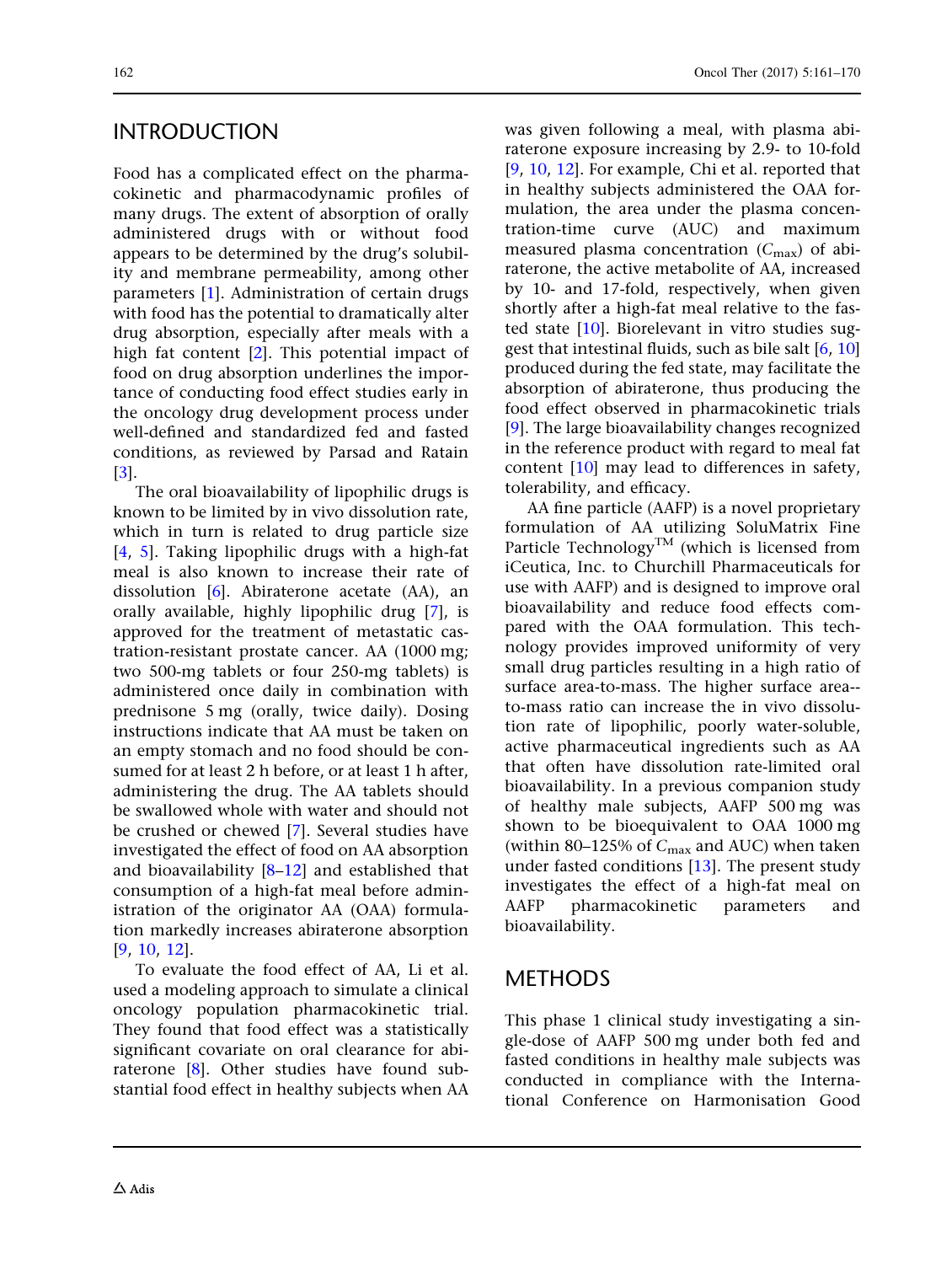Clinical Practice guidelines and the Declaration of Helsinki. Registration of this study in ClinicalTrials.gov was not necessary based on exclusion criteria for phase 1 drug trials [\(https://](https://clinicaltrials.gov/ct2/manage-recs/fdaaa%23footnote1) [clinicaltrials.gov/ct2/manage-recs/fdaaa#foot](https://clinicaltrials.gov/ct2/manage-recs/fdaaa%23footnote1) [note1\)](https://clinicaltrials.gov/ct2/manage-recs/fdaaa%23footnote1). All subjects provided written informed consent before any treatment was initiated, and the protocol was reviewed and approved by an institutional review board (Aspire IRB, 11491 Woodside Avenue, Santee, California 92071, USA).

### Study Population

Normal healthy male subjects aged 18–50 years with a body mass index between 18 and 30 kg/ m2 who met additional inclusion/exclusion criteria were enrolled in the study. Subjects were required to be in good health based on physical examination, recording of vital signs, electrocardiogram, and clinical laboratory testing (hematology, biochemistry, and urinalysis). Subjects who used prescription medications or tested positive for drugs of abuse and alcohol at the screening visit were excluded from the study.

### Study Design

This was a single-center, randomized, open-label, two-period crossover study of food effects. In period 1 of the study, enrolled subjects were admitted to the study site (PAREXEL International, Early Phase Clinical Unit, Baltimore, MD, USA) the evening before the morning dose of AAFP. All subjects underwent a 10-h overnight fast. The following morning, subjects were randomized to receive AAFP 500 mg  $(4 \times 125$ -mg AAFP tablets) under either fed or fasted conditions. Subjects randomized to the fed condition consumed an entire standard high-fat FDA breakfast (two eggs fried in butter, two strips of bacon, two slices of toast with butter, 113.4 g of hash brown potatoes, and 226.8 g of whole milk) [[14](#page-9-0)] 30 min before AAFP 500 mg administration. Subjects randomized to the fasted condition were administered AAFP 500 mg with 240 mL of water. This group remained in the fasted state until 4 h after taking the dose of AAFP.

In period 2 of the study, the subjects returned to the same study site following a 7-day washout period. The same study procedures as in period 1 were performed; however, the subjects followed the order of their randomly assigned treatment sequences and crossed over to the opposite fed or fasted condition from period 1. In this study, each subject served as his own control.

Subjects were confined to the study site for collection of blood samples for pharmacokinetic evaluation of plasma abiraterone concentration until 48 h after AAFP administration for both periods 1 and 2. Blood samples (approximately 6 mL) were collected in each study period at  $-0.75$  h, and at 0.25, 0.5, 1, 1.5, 2, 3, 4, 6, 8, 12, 24, 36, and 48 h after dosing. AAFP tablets were manufactured by Mayne Pharma Group Ltd. for Churchill Pharmaceuticals LLC.

#### Blood Sample Collection and Bioanalytical Assay

Blood samples (approximately 6 mL) for pharmacokinetic analyses were collected into 6-mL tripotassium ethylenediaminetetraacetic acid-containing tubes and immediately placed on ice. Plasma was separated by centrifugation at  $4^{\circ}$ C, transferred to appropriately labeled polypropylene specimen containers, frozen at  $-$  20 °C within 1 h of collection, then stored at  $-$  20 °C. Samples were then shipped on dry ice to the bioanalytical laboratory for analysis. Plasma samples were analyzed for abiraterone concentrations using a validated bioanalytical assay (Sannova Analytical, Somerset, NJ, USA).

The samples were extracted using the liquid–liquid extraction method and analyzed using reverse-phase liquid chromatography. The analytes were detected using tandem mass spectrometry. The lower limit of quantitation for abiraterone was 0.651 ng/mL. The upper limit of quantitation for abiraterone was 203.519 ng/mL. Plasma drug concentrations identified as below the limit of quantification were entered as zero. A calibration curve consisting of 2 control blanks, 2 zero standards, and 10 nonzero calibration standards covering a concentration range of 0.651–203.519 ng/mL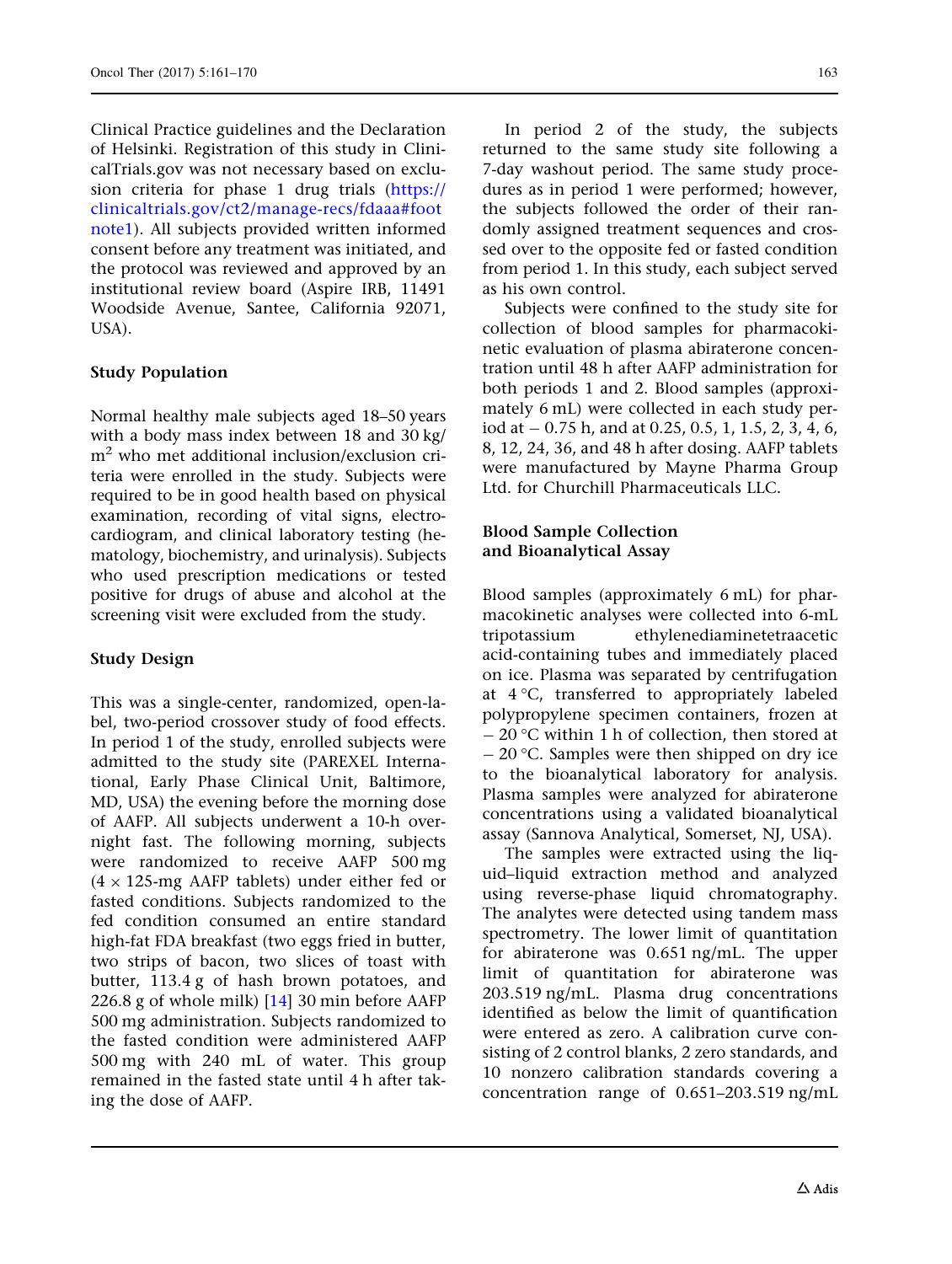for abiraterone were analyzed with every sample batch. Quality control standards for abiraterone were also analyzed with every sample batch. Internal standard peak area ratio values were used to set up the calibration curve and to determine quality control and unknown sample concentrations. Linear regression for abiraterone was used to obtain the best fit of the data for the calibration curve.

#### Pharmacokinetic Analysis

All subjects who received AAFP 500 mg under both fed and fasted conditions who had sufficient plasma concentrations for calculating  $C_{\text{max}}$  and AUC from time 0 to the time (t) of the last quantifiable concentration  $(C_t; AUC_{0-t})$ were included in the pharmacokinetic population. The following plasma pharmacokinetic parameters were determined:  $AUC_{0-t}$  as calculated by the linear trapezoidal method; AUC from time 0 to infinity  $(AUC_{0-\infty})$  approximated by linear trapezoidal summation and extrapolated to infinity by addition of  $C_t/K_e$ ;  $C_{\text{max}}$ ; time to maximum measured plasma concentration  $(T_{\text{max}})$ ; apparent elimination rate constant  $(K_e)$ as determined by linear regression of the terminal points of the log-linear concentration–time curve; and apparent terminal elimination half-life  $(T_{1/2})$  calculated as  $log_e(2)$ /  $K_e$  or 0.693/ $K_e$ .

#### Safety Assessments

All subjects who received AAFP were included in the safety population. Assessments included physical examination, recording of vital signs, electrocardiogram, clinical laboratory testing (hematology, biochemistry, and urinalysis), and recording of adverse events (AEs). AE assessments and concomitant medications were assessed throughout the clinical study.

### Statistical Analyses

Based on a previous companion study, a sample size of 22 subjects was deemed sufficient to provide statistical power to detect a 20% difference in the reference mean between fed and fasted conditions [\[13\]](#page-9-0). Assuming a screen failure/dropout rate of 15%, enrollment of 26 subjects was planned. A parametric general linear model was applied to the pharmacokinetic parameters (AUC,  $C_{\text{max}}$ ,  $T_{\text{max}}$ , and  $T_{1/2}$ ). The model included sequence, subject-within-sequence, period, and condition. The sequence effect was tested using the subject-within-sequence effect, and all other effects were tested using the residual error of the model. Analysis of variance (ANOVA) for a crossover design was used to examine the differences between the two dose conditions (fed vs. fasted). A null hypothesis of zero difference in a parameter between the two conditions was assessed at the 0.05 level, with the alternative hypothesis of nonzero differences.  $T_{\text{max}}$  was compared for the fed versus fasted conditions using the nonparametric Wilcoxon signed rank test.

To evaluate relative bioavailability, AUC and  $C_{\text{max}}$  parameters were analyzed on a log scale using the parametric general linear model to assess bioequivalence between AAFP 500 mg under fed versus fasted conditions. The two one-sided t test hypotheses were tested at the 0.05 level by constructing a 90% confidence interval (CI) for the geometric mean ratio. Bioequivalence was concluded if the 90% CI of the ratio was within 0.80 and 1.25 for AUC and  $C_{\text{max}}$  parameters; otherwise, relative bioavailability for AUCs and  $C_{\text{max}}$  were expressed based on the least square means ratio values.

## RESULTS

This study was conducted between February 18, 2015, and March 30, 2015.

#### Subjects

Twenty-five subjects were enrolled, randomized, and dosed with AAFP 500 mg without replacement in period 1, and 22 subjects completed the study. Two subjects were discontinued; one for violation of house rules and one for pre-existing increased blood pressure. One subject was lost to follow-up. Subject baseline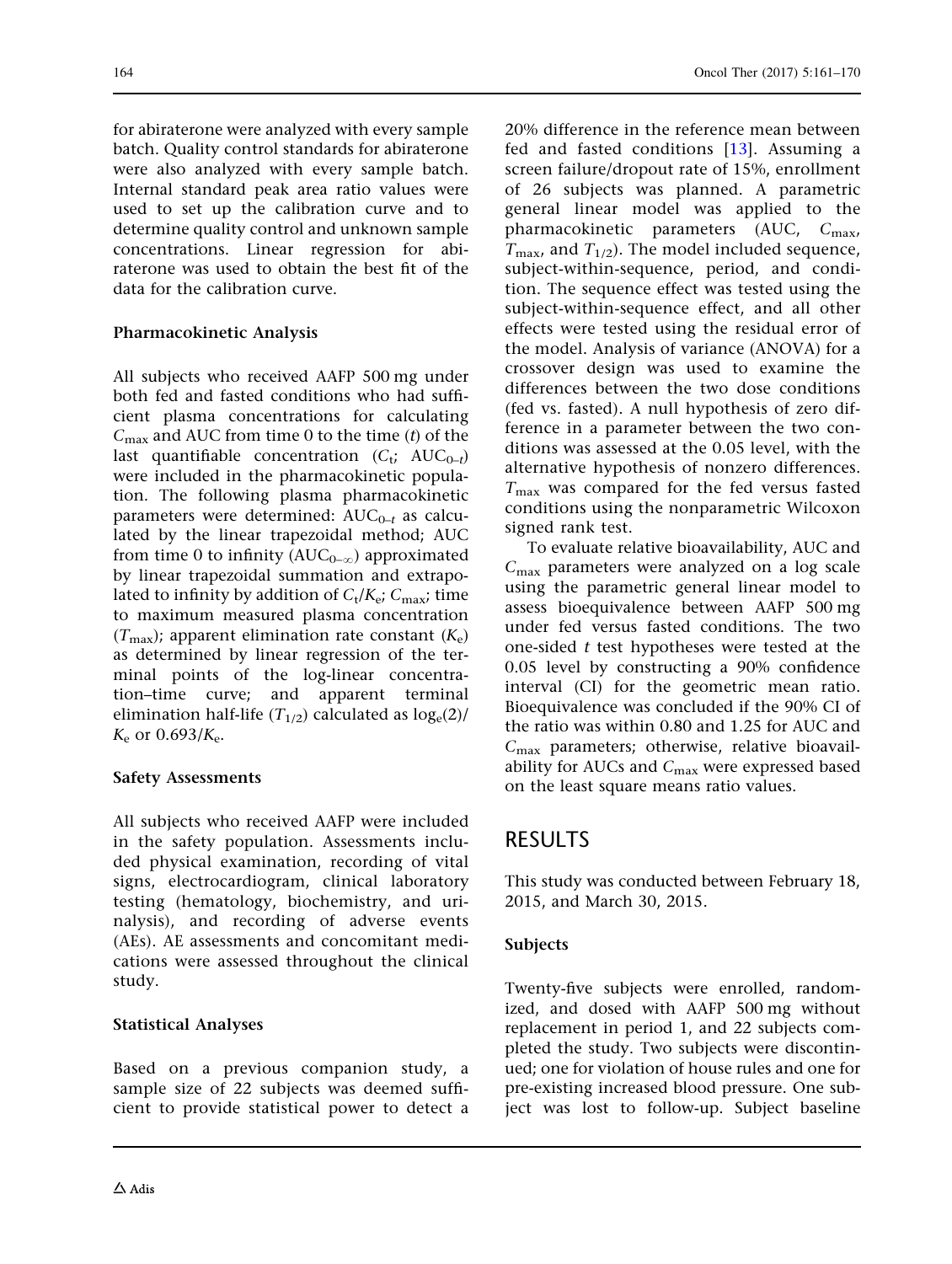characteristics and demographics are shown in Table 1.

#### Pharmacokinetic Parameters of AAFP in Fed and Fasted Conditions

Figure [1](#page-5-0) shows the mean plasma concentrations (ng/mL) versus time curves of AAFP 500 mg under fed and fasted conditions. Abiraterone absorption increased following a single dose of AAFP 500 mg under fed conditions compared with the fasted conditions. Peak levels were observed at approximately 2 h post-dose for both fed and fasted conditions.

The extent of abiraterone absorption was significantly higher under fed conditions versus

|  |  |  |  |  | Table 1 Subject baseline characteristics and demographics |
|--|--|--|--|--|-----------------------------------------------------------|
|--|--|--|--|--|-----------------------------------------------------------|

|                                 | Sequence AB<br>$n=12$ | Sequence BA<br>$n=13$ | All subjects treated<br>$N = 25$ | All subjects completed<br>$n = 22^{a}$ |
|---------------------------------|-----------------------|-----------------------|----------------------------------|----------------------------------------|
| <b>Baseline</b> characteristics |                       |                       |                                  |                                        |
| Age (years)                     |                       |                       |                                  |                                        |
| Mean                            | 38.0                  | 35.2                  | 36.5                             | 36.3                                   |
| $\rm SD$                        | 8.7                   | 9.4                   | 9.0                              | 9.1                                    |
| Height (cm)                     |                       |                       |                                  |                                        |
| Mean                            | 183.2                 | 176.0                 | 179.4                            | 178.6                                  |
| $\rm SD$                        | 4.5                   | 4.6                   | 5.8                              | 5.0                                    |
| Weight (kg)                     |                       |                       |                                  |                                        |
| Mean                            | 89.4                  | 78.9                  | 83.9                             | 82.2                                   |
| ${\rm SD}$                      | 12.5                  | 8.4                   | 11.7                             | 10.6                                   |
| BMI $(kg/m2)$                   |                       |                       |                                  |                                        |
| Mean                            | 26.6                  | 25.5                  | 26.0                             | 25.8                                   |
| <b>SD</b>                       | 3.3                   | 2.6                   | 2.9                              | 3.0                                    |
| Demographics                    |                       |                       |                                  |                                        |
| Ethnicity                       |                       |                       |                                  |                                        |
| Hispanic/Latino                 | $1(8.3\%)$            | $3(23.1\%)$           | $4(16.0\%)$                      | 4(18.2%)                               |
| Not Hispanic or Latino          | 11 (91.7%)            | 10 (76.9%)            | 21 (84.0%)                       | 18 (81.8%)                             |
| Race                            |                       |                       |                                  |                                        |
| White                           | $3(25.0\%)$           | $7(53.8\%)$           | $10(40.0\%)$                     | $8(36.4\%)$                            |
| Black/African American          | $9(75.0\%)$           | 5(38.5%)              | 14 (56.0%)                       | 13 (59.1%)                             |
| Asian                           | $0(0.0\%)$            | 1(7.7%)               | $1(4.0\%)$                       | 1(4.5%)                                |

Treatment A: AAFP 500 mg under fed conditions

Treatment B: AAFP 500 mg under fasted conditions<br>*AAFP* abiraterone acetate fine particle, *BMI* body mass index, *SD* standard deviation

<sup>a</sup> Two subjects were discontinued; one for violation of house rules and one for pre-existing increased blood pressure. One subject was lost to follow-up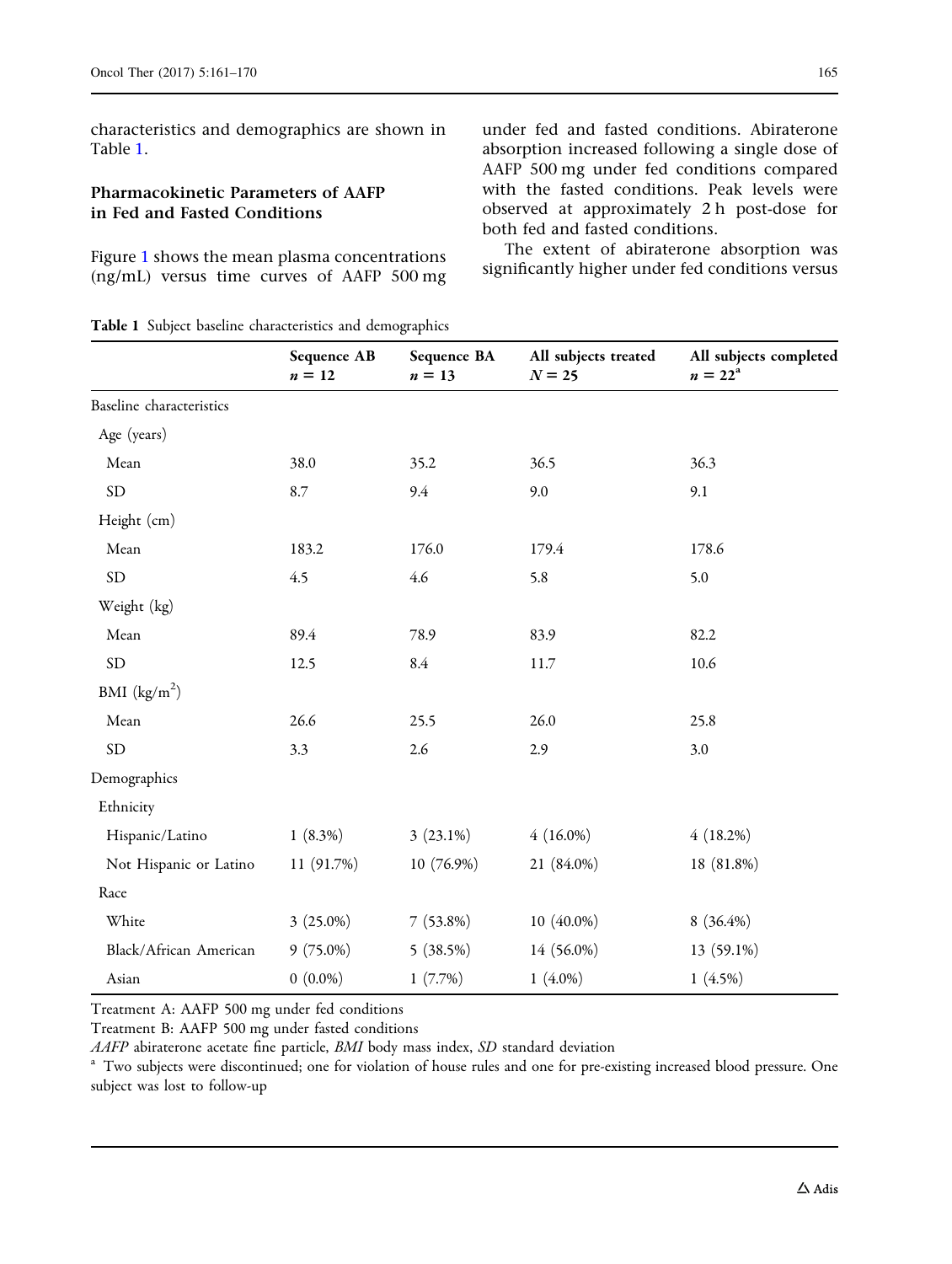<span id="page-5-0"></span>

Fig. 1 Arithmetic mean plasma abiraterone concentration–time plots under fed and fasted conditions (linear scale). Error bars indicate standard error. Some error bars are not visible because they are smaller than the size of the symbols

fasted conditions measured by abiraterone concentrations in plasma following a single dose of AAFP 500 mg (Table [2,](#page-6-0) and shown graphically in Fig. [2](#page-7-0)). Following a single dose of AAFP 500 mg, the median  $T_{\text{max}}$  was approximately 2 h for fed and fasted conditions. There was no statistically significant ( $P = 0.99$ ) difference in median elimination  $T_{1/2}$  under fed conditions (14.7 h) compared with fasted conditions (13.1 h; Table [2\)](#page-6-0).

With reference to fasted conditions, the geometric mean ratios for  $AUC_{0-\infty}$ ,  $AUC_{0-t}$ , and  $C_{\text{max}}$ , respectively, under fed conditions were 442.4, 458.6, and 649.5% (Table [3](#page-7-0)). The 90% CIs corresponding to the geometric mean ratios of test/reference were well above the upper limit of the 80–125% bioequivalence criteria, indicating that AAFP 500 mg administered under fasted conditions is not bioequivalent to AAFP 500 mg administered under fed conditions.

#### Safety

Only one treatment-emergent AE related to AAFP 500 mg was reported (testicular pain). It was mild in intensity (grade 1) and resolved without medical intervention by the end of the study. There were no AEs leading to discontinuation, serious AEs, or deaths during the study. No clinically significant biochemical, hematological, or urinalysis changes were observed.

## DISCUSSION

The extent of drug exposure for AAFP 500 mg was significantly greater under fed conditions compared with fasted conditions. The relative bioavailability measured by the geometric mean ratio of AUC and  $C_{\text{max}}$  parameters of abiraterone indicated that relative to fasted conditions, drug exposure of a single dose of AAFP 500 mg was increased under fed conditions by approximately 4.5-fold for AUC and 6.5-fold for  $C_{\text{max}}$ . In a previous study, the 500-mg dose of AAFP was shown to be bioequivalent to the 1000-mg dose of OAA under fasted conditions [\[13\]](#page-9-0). In a food effect study of OAA by Chi et al., the AUC<sub>0- $\infty$ </sub> and C<sub>max</sub> of abiraterone in healthy subjects given the 1000-mg dose of the OAA formulation increased by 10- and 17-fold, respectively, when given shortly after a high-fat meal relative to the fasted state [[10](#page-9-0)]. Comparing these results with those from the present study, the food effect with AAFP 500 mg shows an approximate 50% decrease versus OAA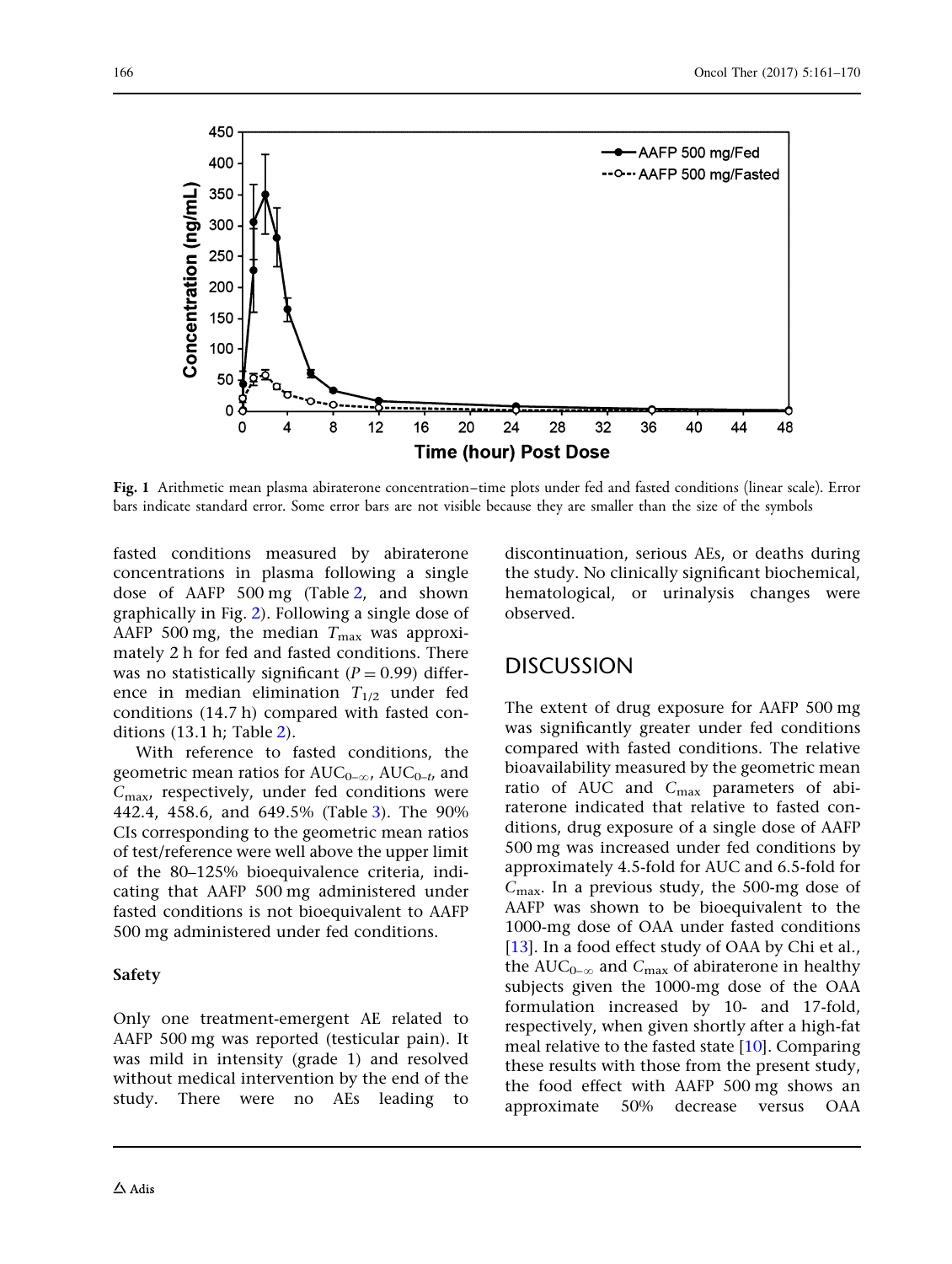| Pharmacokinetic parameters   | <b>Statistics</b> | AAFP 500 mg fed<br>$n=22$ | AAFP 500 mg fasted<br>$n=22$ |
|------------------------------|-------------------|---------------------------|------------------------------|
| $AUC_{0-\infty}$ (ng · h/mL) | $Mean*$           | 1571.67                   | 354.55                       |
|                              | ${\rm SD}$        | 647.26                    | 154.81                       |
|                              | CV(%)             | 41.18                     | 43.66                        |
| $AUC_{0-t}$ (ng · h/mL)      | $Mean*$           | 1521.64                   | 331.74                       |
|                              | <b>SD</b>         | 642.96                    | 149.59                       |
|                              | CV(%)             | 42.26                     | 45.09                        |
| $C_{\text{max}}$ (ng/mL)     | Mean*             | 544.30                    | 75.84                        |
|                              | ${\rm SD}$        | 310.99                    | 37.01                        |
|                              | CV(%)             | 57.14                     | 48.81                        |
| $T_{\text{max}}$ (h)         | Mean              | 2.27                      | 1.98                         |
|                              | <b>SD</b>         | 1.29                      | 1.25                         |
|                              | Median            | 2.00                      | 2.00                         |
| $T_{\frac{1}{2}}$ (h)        | Mean              | 14.16                     | 14.25                        |
|                              | ${\rm SD}$        | 2.88                      | 5.53                         |
|                              | Median            | 14.67                     | 13.05                        |

<span id="page-6-0"></span>Table 2 Pharmacokinetic parameters of AAFP 500 mg under fed and fasted conditions

AAFP abiraterone acetate fine particle,  $AUC_{0-\infty}$  area under the plasma concentration–time curve from time 0 extrapolated to infinite time,  $AUC_{0-t}$  area under the plasma concentration–time curve from time 0 to the time of the last quantifiable concentration,  $C_{max}$  maximum concentration,  $CV$ % coefficient of variation expressed as percent, n number of subjects included in the pharmacokinetic population for each treatment,  $\emph{SD}$  standard deviation,  $\emph{T}_{\textit{V}_{2}}$  terminal elimination half-life,  $T_{max}$  time of maximum concentration

\*Observed differences were statistically significant ( $P < 0.001$ , analysis of variance) between fed and fasted conditions

1000 mg. The application of the proprietary technology used in the manufacture of AAFP provides a smaller drug particle size and is intended to increase dissolution in vivo [[15\]](#page-9-0), which may explain the improved bioavailability of AAFP under fasted conditions compared with OAA [\[13\]](#page-9-0). The improved bioavailability may be important for highly lipophilic drugs such as AA, which needs to be administered under fasted conditions.

Food restriction requirements with medications may lead to inappropriate use or nonadherence. In a survey of cancer patients, 43% of patients who received agents with known significant food effects reported that they did not consider the timing of meals before dosing, and

23% were unaware of the food-drug effects of their medication  $[16, 17]$  $[16, 17]$  $[16, 17]$ . Reducing the extent of food effects could ameliorate differences in drug exposure and drug level variability. Consequently, the reduced food effect with AAFP could potentially result in less exposure-related drug toxicity. Although no exposure-safety relationship for abiraterone has been demonstrated, a formulation of AA that could be given at a lower dose to achieve similar drug exposure with less food effect could provide safety benefits for patients who may not strictly adhere to the time intervals needed around meals.

The systemic exposure of abiraterone is subject to a large inter-individual variability. Carton et al. looked at the PK/PD relationship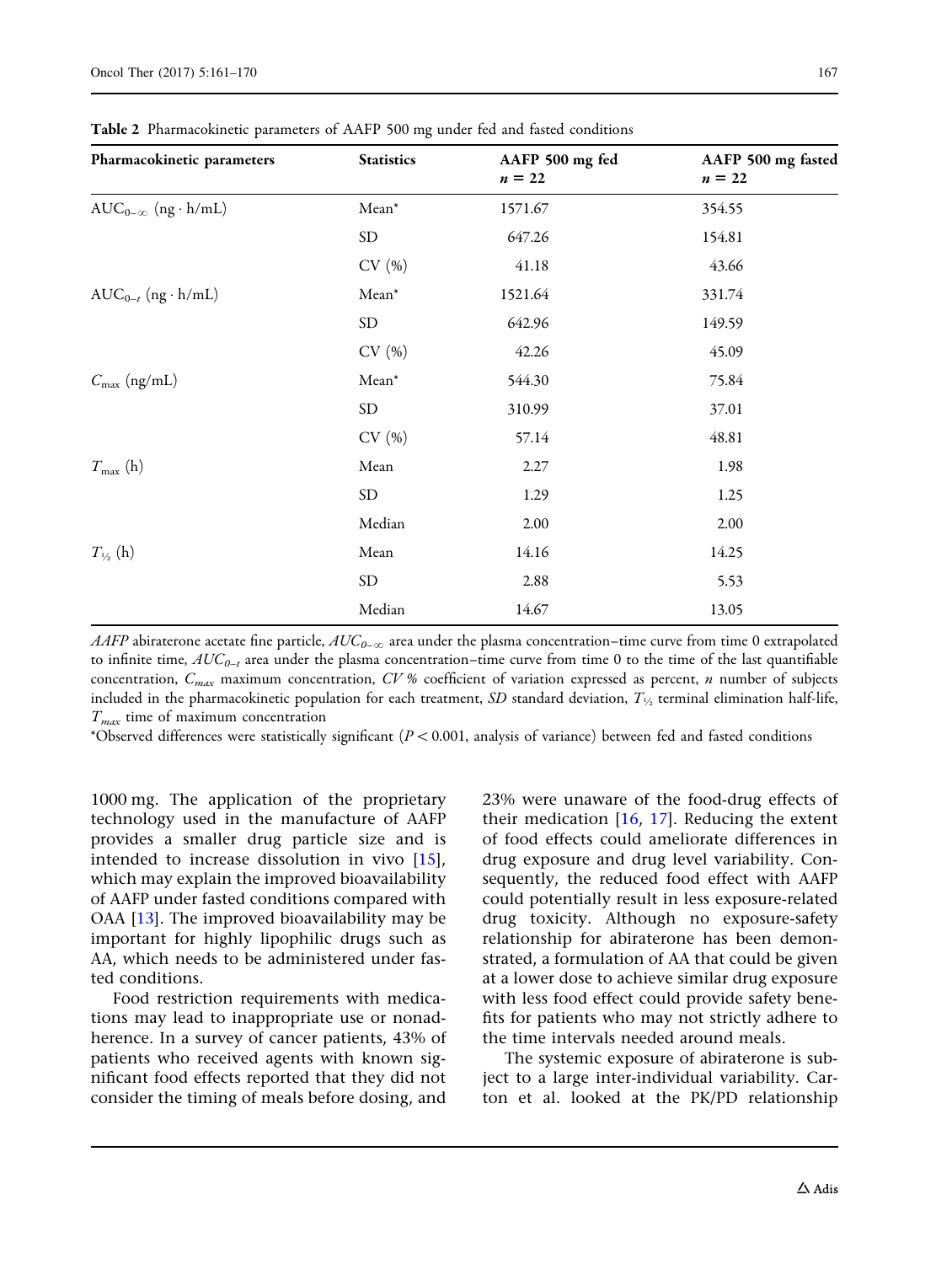<span id="page-7-0"></span>

Fig. 2 AUC and C<sub>max</sub> mean parameters under fed and fasted conditions. Error bars indicate standard error

| Pharmacokinetic parameters   | <b>Estimates</b> | AAFP 500 mg fed vs. fasted conditions |
|------------------------------|------------------|---------------------------------------|
| $AUC_{0-\infty}$ (ng · h/mL) | GMR(%)           | 442.4                                 |
|                              | 90% CI           | $366.5 - 534.0$                       |
| $AUC_{0-t}$ (ng · h/mL)      | GMR(%)           | 458.6                                 |
|                              | 90% CI           | $379.0 - 554.9$                       |
| $C_{\text{max}}$ (ng/mL)     | GMR(%)           | 649.5                                 |
|                              | 90% CI           | $471.6 - 894.5$                       |

Table 3 Relative bioavailability by bioequivalence of AAFP 500 mg in fed versus fasted conditions

AAFP abiraterone acetate fine particle,  $AUC_{0-\infty}$  area under the plasma concentration–time curve from time 0 extrapolated to infinite time,  $AUC_{0-t}$  area under the plasma concentration–time curve from time 0 to the time of the last quantifiable concentration, CI confidence interval,  $C_{max}$  maximum concentration, GMR geometric mean ratio \*90% CI corresponding to the GMR was above the recommended 80–125% limit of bioequivalence

between abiraterone trough concentrations and prostate-specific antigen (PSA) levels in patients with metastatic castration-resistant prostate cancer after 3 months of treatment [[18](#page-9-0)]. Their results showed that the average plasma abiraterone trough concentration was significantly higher in PSA responders versus nonresponders when OAA was administered under fasted conditions. A phase 2 study (ClinicalTrials.gov identifier: NCT02737332) in castration-resistant prostate cancer patients comparing the safety and biomarkers of efficacy (testosterone and PSA levels) of AAFP 500 mg with OAA 1000 mg under modified fasting conditions is ongoing. A secondary objective of the study will include an analysis of the steady-state trough concentration of abiraterone at various time points with the two AA formulations.

Limitations of this study include the lack of direct comparison between OAA and AAFP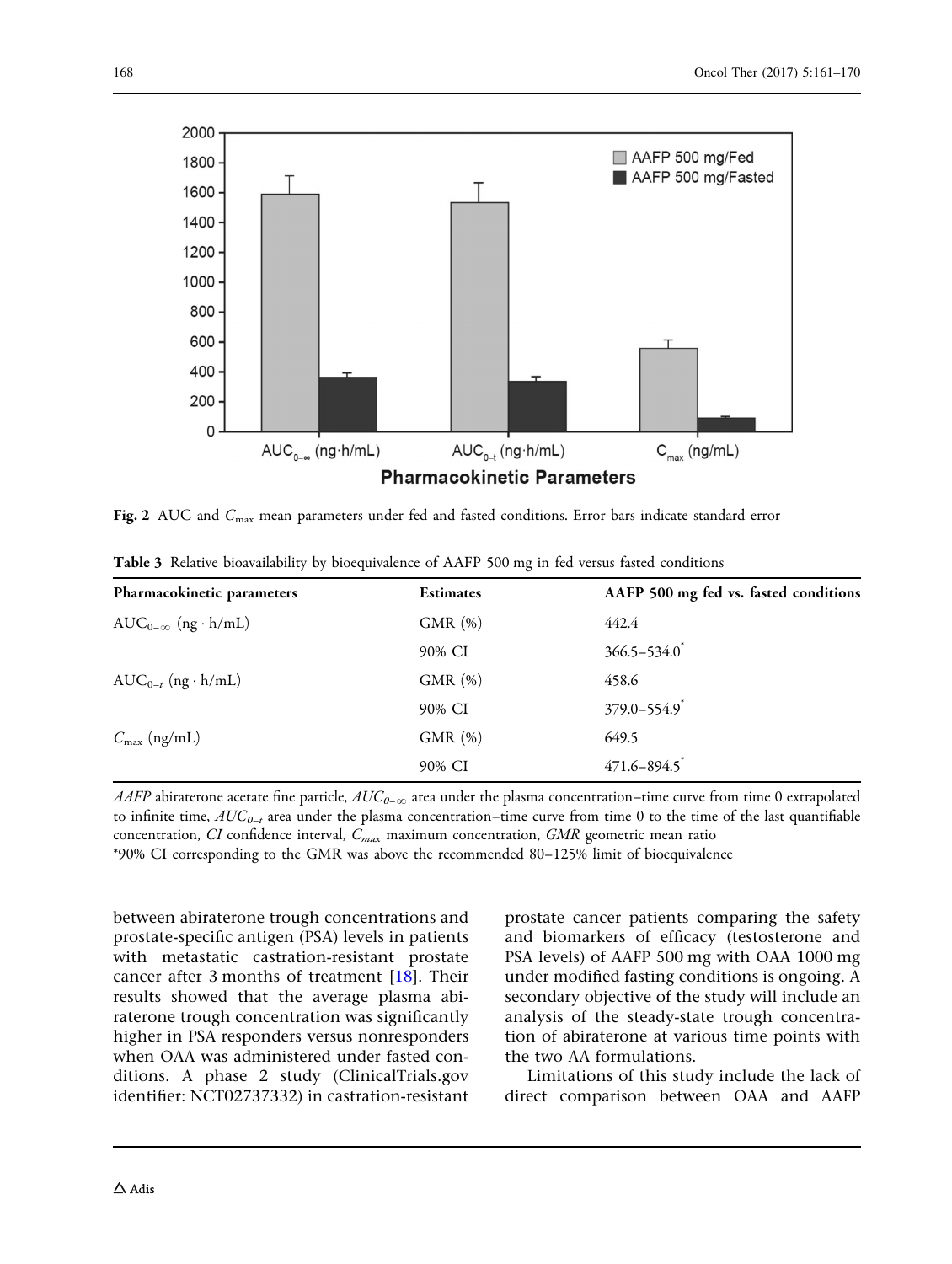under fed and fasted conditions. This was a single-dose study and therefore does not show whether reduced food effect leads to reduced toxicity at steady state. Additionally, food effects were assessed in healthy volunteers, pharmacokinetic parameters in a patient population may differ due to concomitant drug use or disease state. As mentioned, an ongoing phase 2 trial in patients with castration-resistant prostate cancer is underway that will provide direct comparative data between AAFP and OAA in the intended patient population of metastatic castrate-resistant prostate cancer, and will assess key pharmacodynamic and safety indicators.

## CONCLUSIONS

AAFP 500 mg under fed conditions has higher bioavailability than under fasted conditions. At doses under fasted conditions (AAFP 500 mg and OAA 1000 mg), the food effect for AAFP 500 mg is approximately 50% less than what has been reported for OAA 1000 mg in healthy volunteers. Although there was a large food effect with AAFP 500 mg, it was less than that with OAA and may reduce the potential for excessive abiraterone plasma concentrations in patients who are noncompliant with dosing instructions. The clinical impact of this requires further investigation.

## ACKNOWLEDGEMENTS

This study was funded and the journal's article processing charges were paid by Churchill Pharmaceuticals LLC. Editorial support (assembling tables and figures, collating author comments, copyediting, fact checking, and referencing) and graphic services were provided by Gautam Bijur, PhD, and Nancy Price, PhD, of AOI Communications, LP and were funded by Churchill Pharmaceuticals LLC.

All authors had full access to all of the data in this study and take complete responsibility for the integrity of the data and accuracy of the data analysis.

All named authors meet the International Committee of Medical Journal Editors (ICMJE) criteria for authorship for this manuscript, take responsibility for the integrity of the work as a whole, and have given final approval for the version to be published. The datasets during and/or analyzed during the current study are available from the corresponding author on reasonable request.

Yuxin Zhang, Xtiers Consulting, Inc. conducted the statistical analyses. Sharon Reinhard, Churchill Pharmaceuticals LLC assisted in the study design. PAREXEL conducted the clinical study. Sannova Analytical Inc. performed the bioanalytical analyses. Tata Solutions, Inc. conducted the pharmacokinetic analyses. The authors would like to thank the study subjects and the site staff who made this study possible.

Disclosures. Alexander Papangelou declares that he has no conflict of interest. Anthony J. Olszanski declares he is a paid consultant of Churchill Pharmaceuticals LLC. Cy Aaron Stein declares he is a paid consultant of Churchill Pharmaceuticals LLC. Anthony J. Olszanski has received support for travel to meetings for the study and manuscript preparation. Bill Bosch is an employee of Churchill Pharmaceuticals LLC. Paul Nemeth is an employee of Churchill Pharmaceuticals LLC. Bill Bosch has declared he has stock options and patents.

Compliance with Ethics Guidelines. All procedures performed in studies involving human participants were in accordance with the ethical standards of the institutional and/or national research committee and with the 1964 Helsinki Declaration and its later amendments or comparable ethical standards. Informed consent was obtained from all individual participants included in the study.

Open Access. This article is distributed under the terms of the Creative Commons Attribution-NonCommercial 4.0 International License ([http://creativecommons.org/licenses/](http://creativecommons.org/licenses/by-nc/4.0/) [by-nc/4.0/](http://creativecommons.org/licenses/by-nc/4.0/)), which permits any noncommercial use, distribution, and reproduction in any medium, provided you give appropriate credit to the original author(s) and the source, provide a